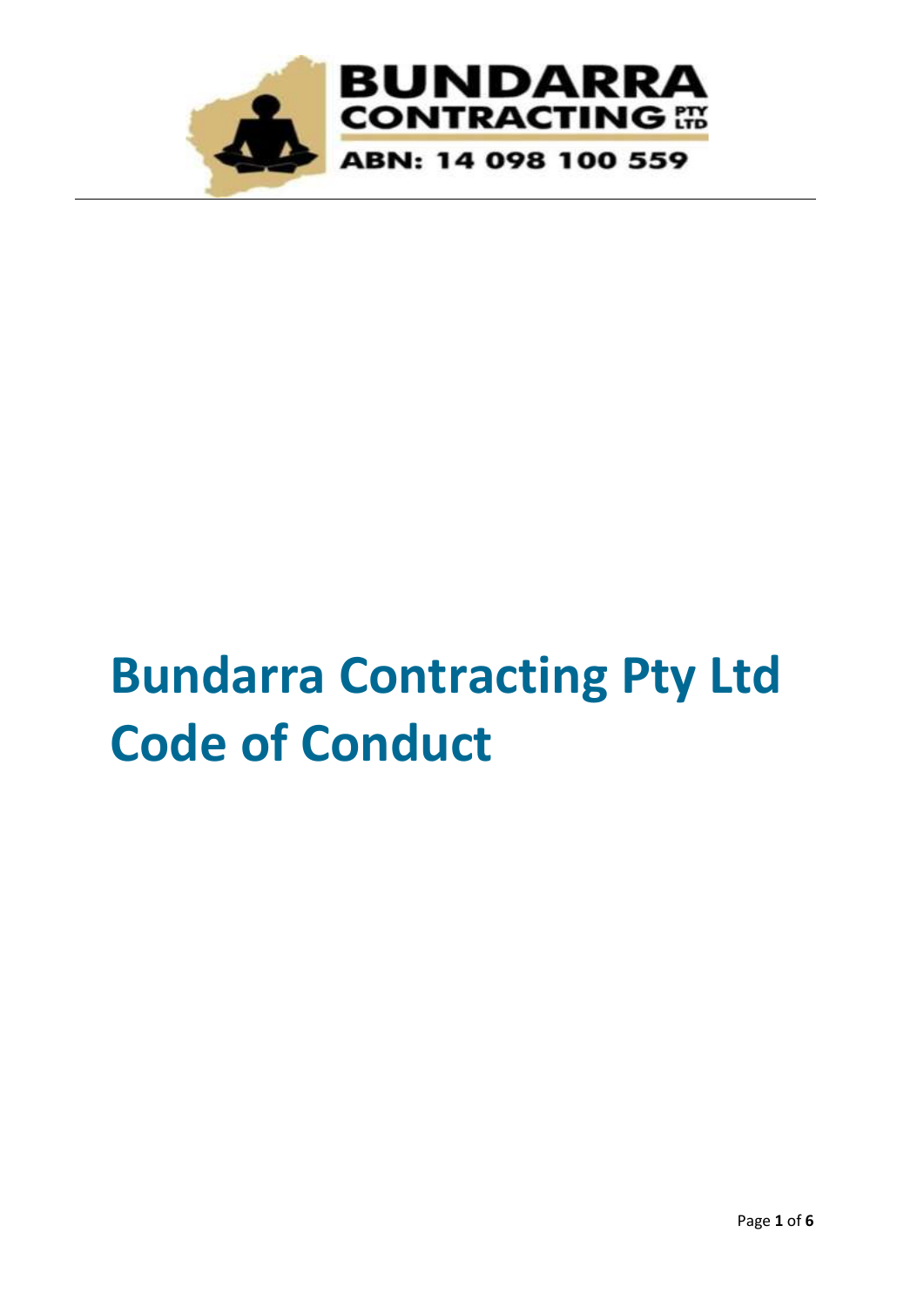

### **HISTORY OF AMENDMENTS**

| <b>Version</b> | Date       | Author                 | <b>Description of Change</b> |
|----------------|------------|------------------------|------------------------------|
|                | 04/05/2017 | Bundarra               | <b>First Edition</b>         |
|                |            | <b>Contracting Pty</b> |                              |
|                |            | Ltd                    |                              |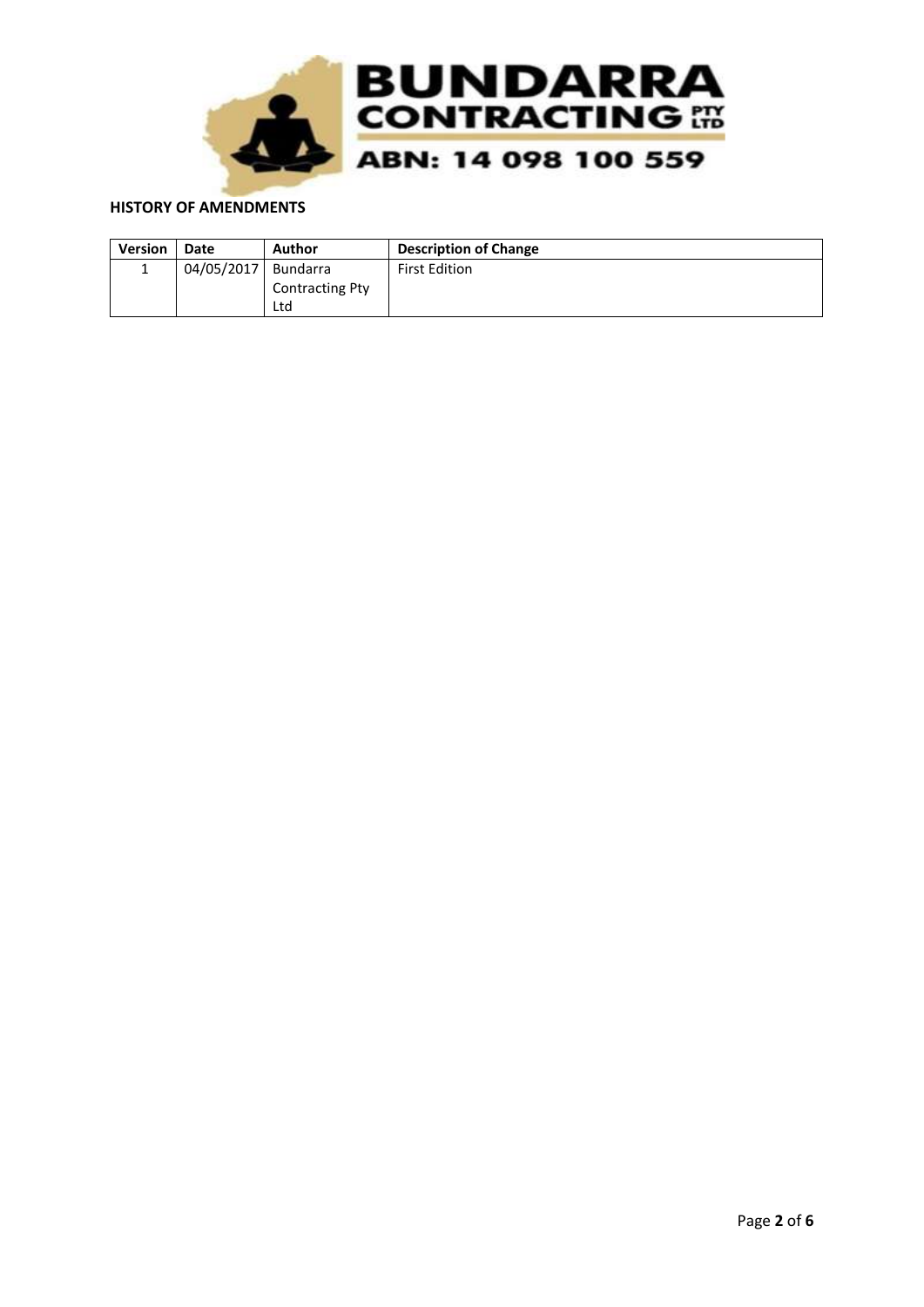

# **Code of Conduct**

# **1. Purpose**

- 1.1 Bundarra recognises the importance of a work environment which actively promotes best practice. The purpose of this Code of Conduct ("Code") is to describe the standards of behaviour and conduct expected from workplace participants in their dealings with Bundarra, management, customers, suppliers, clients, co-workers and the general public at all times during their engagement with Bundarra.
- 1.2 The Code relates to Bundarra and, where relevant, operates in conjunction with all other policies relating to minimum standards of behaviour, procedures and conduct in the workplace, the contract of employment or contract for services.

# **2. Scope**

- 2.1 The Code applies to all Bundarra employees, contractors, subcontractors, volunteers, work experience students and agents, collectively referred to as "workplace participants".
- 2.2 The Code is not incorporated into and does not form part of any employee's contract of employment, or any other workplace participant's contract for services. This policy also does not create any enforceable rights for employees or any workplace participant.

# **3. The Code Requirements**

- 3.1 All workplace participants are expected to observe the highest ethical standards, integrity and behaviour during the course of their employment or engagement with Bundarra. This Code provides an overview of Bundarra's fundamental business values. It is by no means exhaustive, but summarises some of Bundarra's most important policies, which are based on standards that underline business ethics and professional integrity. These standards apply to all workplace participants.
- 3.2 As representatives of Bundarra, all workplace participants are expected to conduct themselves in a professional and courteous manner and observe the following standards of behaviour both inside the workplace and outside the workplace where the workplace participant can be perceived as representing Bundarra:
	- (a) Comply with all laws, policies, procedures, rules, regulations and contracts.
	- (b) Comply with all lawful and reasonable directions from Bundarra.
	- (c) Be fair, reliable, cooperative, respectful and honest in dealings with Bundarra, customers, clients, suppliers, co-workers, management and the general public. This includes treating others in a friendly, pleasant, professional and cooperative manner at all times.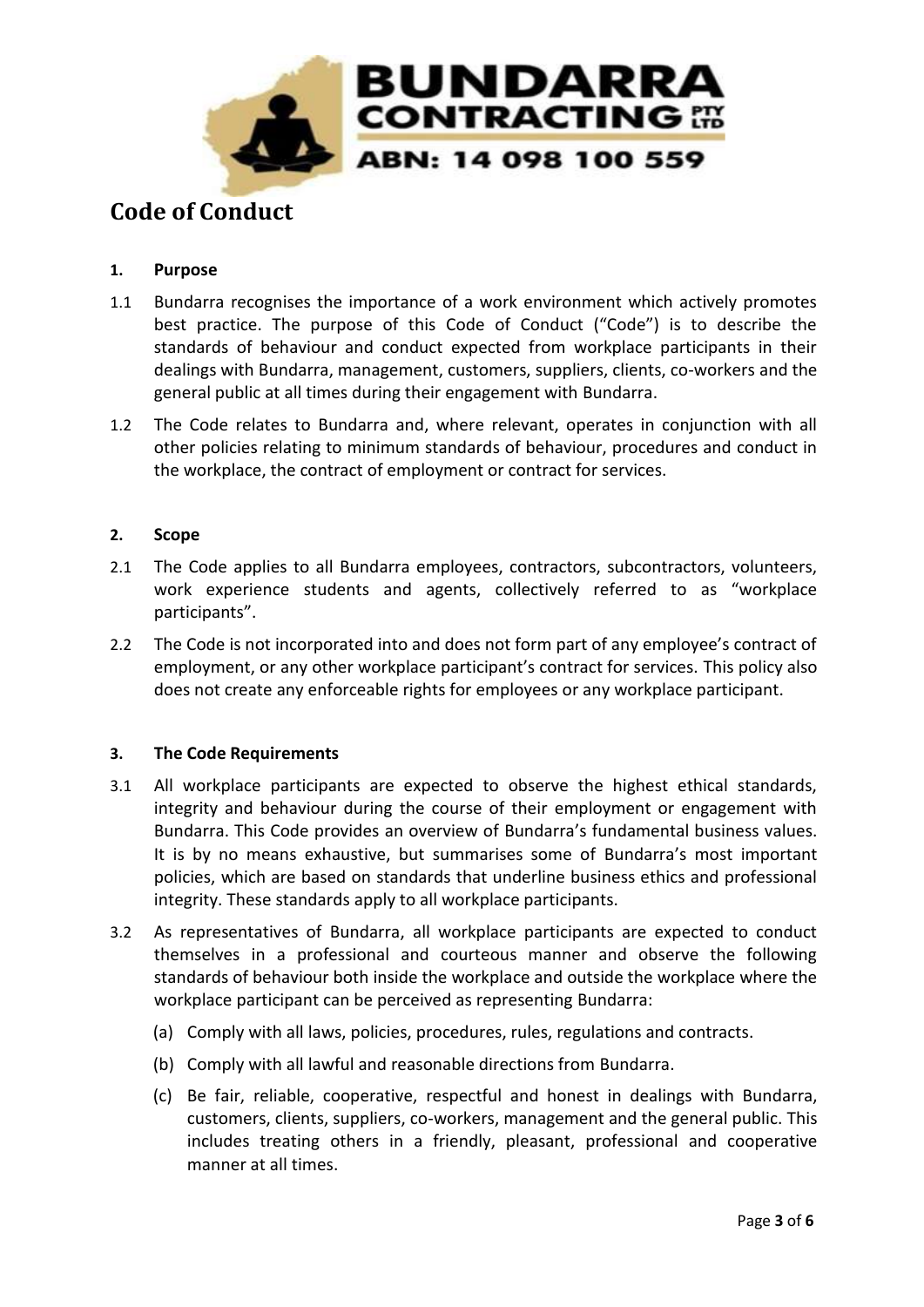

- (d) Cooperate with Bundarra. This includes communicating openly and directly with Bundarra in respect of employment and workplace matters. Cooperation includes supporting Bundarra's decisions. Employees are expected to answer Bundarra's questions concerning their employment honestly.
- (e) Display the appropriate image of professionalism at the workplace. Wear the required uniform, safety equipment or work clothes, and if a workplace participant wears their own clothes, ensure their appearance is neat and tidy.
- (f) Treat co-workers, customers, clients, suppliers, company management and the general public in a non-discriminatory manner with proper regard for their rights and dignity. In this regard, discrimination, victimisation, bullying or harassment based on a person's race, colour, religion, national origin, age, sex, sexual orientation, marital status, family responsibilities, pregnancy or potential pregnancy, union membership or non-membership, mental or physical disability, or any other classification protected by law will not be tolerated and may result in disciplinary action including termination of employment or contract for service.
- (g) Maintain punctuality. If a workplace participant is late or cannot report for work, workplace participants are expected to notify the appropriate supervisor to let them know as soon as possible. Please refer to Bundarra's Leave Policy for further detail.
- (h) If a workplace participant is required to leave the work premises for personal reasons they should advise the appropriate supervisor as soon as possible.
- (i) Do not use work time for private gain. For example, ensure all personal activities including phone calls and meetings are arranged outside of working hours.
- (j) Bundarra has a legitimate interest in the private activities of workplace participants where such activities may bring disrepute upon Bundarra in its relationships with customers, clients, suppliers, the general public at large and others. In the event where the reputation of Bundarra has been compromised, an investigation may be undertaken with the workplace participant involved, and could result in discipline up to and including termination of employment or contract for service.
- (k) Maintain and develop the knowledge and skills necessary to carry out duties and responsibilities in the role in which the workplace participant is engaged.
- (l) Observe health and safety policies and obligations, and cooperate with all policies, procedures, directions and initiatives taken by Bundarra in the interests of work health and safety. This includes acting with care and diligence, and maintaining a duty of care at all times.
- (m) Act in a way which protects and promotes Bundarra's interests.
- (n) Be truthful in all dealings with persons encountered at the workplace. Workplace participants must not make false or misleading declarations during the performance of their duties or when providing services on behalf of Bundarra. A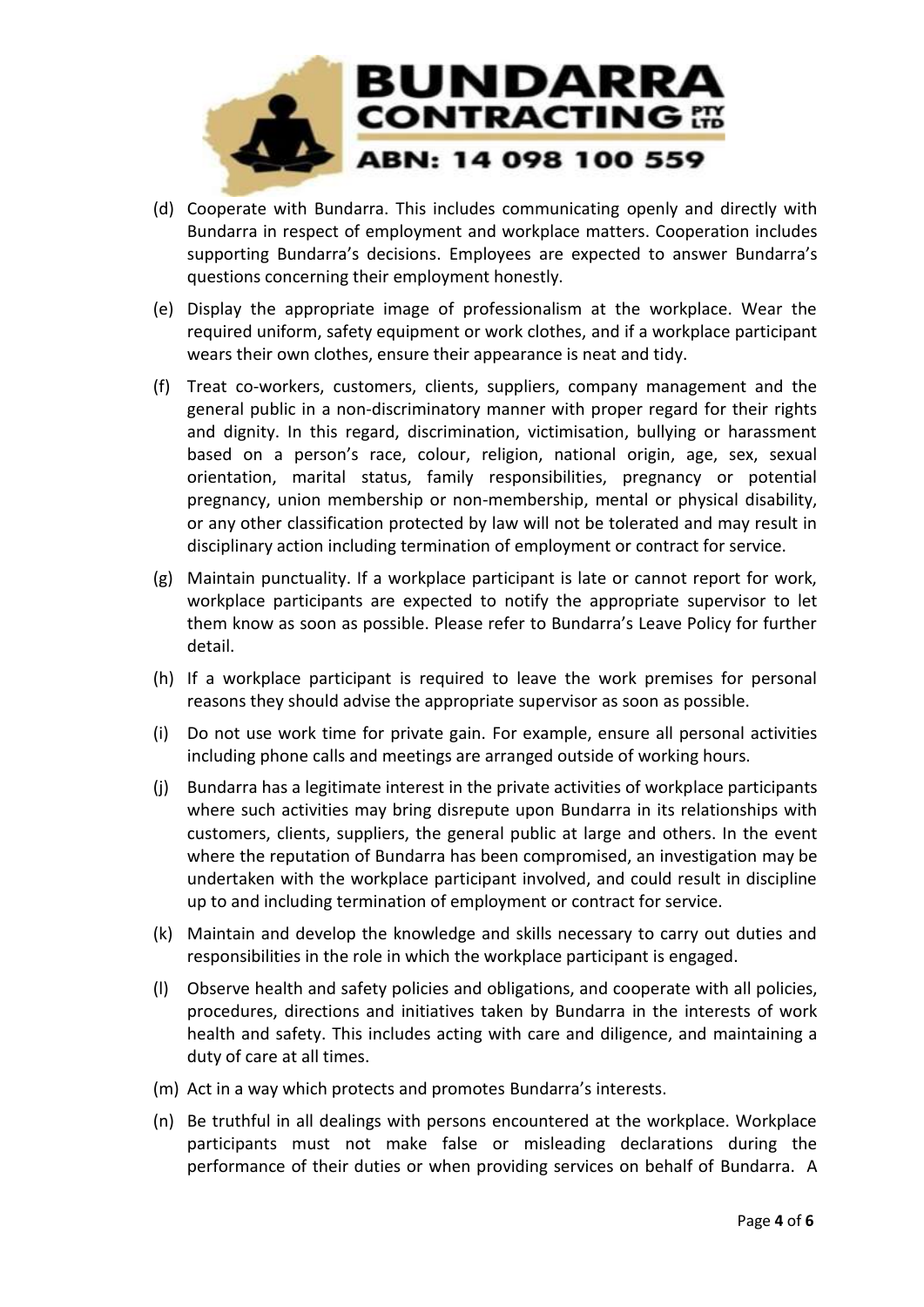

declaration can be considered to be misleading if information is omitted or presented in a manner that enables a misleading view of the situation to be formed. Failure to comply with reporting requirements and falsifying records and other documents may lead to discipline.

- (o) Refrain from any form of conduct which may cause any reasonable person unwarranted offence or embarrassment or give rise to the reasonable suspicion or appearance of improper conduct or biased performance.
- (p) Not act for an improper or ulterior purpose to the detriment (whether perceived or actual) of Bundarra.
- (q) Workplace participants must not abuse the advantages of their position for private purposes, or solicit or accept any gift or benefit in connection with their employment or engagement which might compromise, or be seen to compromise their integrity or Bundarra's reputation.
- (r) Do not steal any Bundarra property or inappropriately remove or possess any Bundarra property.
- (s) Maintain during employment with Bundarra and after the termination of employment, the confidentiality of any confidential information, records or other materials acquired during the employment with Bundarra. Confidential information includes, but is not limited to, any information disclosed to workplace participants by or on behalf of Bundarra. For example, any information relating to Bundarra's internal management, the structure of the business, Bundarra's client lists, client presentations, training materials, coaching materials, presentations, personnel, policies, procedures, strategies, market intelligence, plans, investments or aspects of Bundarra's future operations.
- (t) While employed at Bundarra, not accept any employment with another organisation that is a supplier or competitor of Bundarra or any other employment that is in conflict with your position at Bundarra without prior approval from the appropriate supervisor.
- (u) Not make any unauthorised statements to the media about Bundarra's business (requests for media statements should be referred to Bundarra's management).
- (v) Do not use any form of physical or verbal abuse in the workplace. Do not use inappropriate language in the workplace.
- (w) Do not work under the influence of alcohol or illegal drugs.
- (x) Do not smoke during working hours on the work premises unless it is during the allocated tea breaks and within the designated area(s).
- (y) No workplace participant is to upload, download, use, retrieve or access any materials which are deemed inappropriate and/or offensive. This includes, but is not limited to, materials of a sexual or illegal nature, materials which involve a